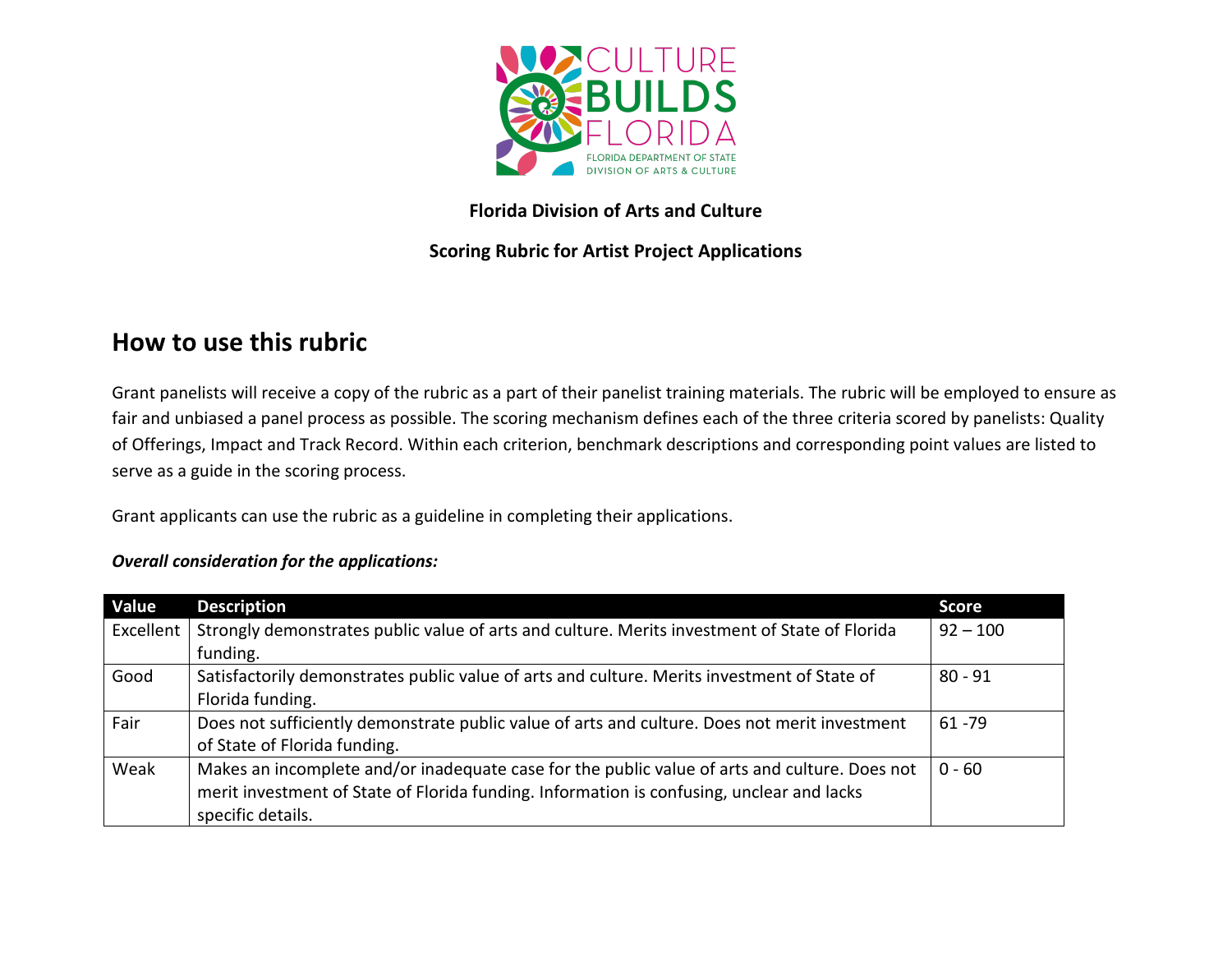#### *Quality of Offerings (Up to 35 Points)*

Panelists will consider the following application information when evaluating an application for Quality of Offerings: Artist Statement, Project Description, Partnerships and Collaborations, Required Attachments and Support Materials.

| <b>Excellent</b>                     | Good                             | <b>Fair</b>                          | Weak                                   |
|--------------------------------------|----------------------------------|--------------------------------------|----------------------------------------|
| $32 - 35$ points                     | $28 - 31$ points                 | $21 - 27$ points                     | $0 - 20$ points                        |
| Artist statement clearly describes   | Artist statement describes       | Artist statement describes           | Artist statement does not describe     |
| the artists' work and fully supports | the artists' work and            | the artists' work and does           | the artists' work and does not fully   |
| the proposed project                 | supports the proposed<br>project | not support the proposed<br>project. | support the proposed project           |
| Identifies clear goals and fully     | Identifies clear goals and       | Identifies goals and limited         | Does not identify goals and very       |
| measurable objectives and activities | measurable objectives and        | measurable objectives and            | minimal objectives and activities      |
|                                      | activities                       | activities                           |                                        |
| Clearly describes exemplary          | Clearly describes proposed       | Describes proposed project           | Proposed project and its relevance     |
| proposed project and its relevance   | project and its relevance to     | and its relevance to the             | to the intended participants,          |
| to the intended participants,        | the intended participants,       | intended participants,               | audiences and communities are          |
| audiences and communities            | audiences and communities        | audiences and                        | unclear                                |
|                                      |                                  | communities                          |                                        |
|                                      |                                  |                                      | Minimal and unclear                    |
| Extensive and clearly describes      | Clearly describes                | Limited                              |                                        |
| partnerships/collaborations          | partnerships/collaborations      | partnerships/collaborations          | partnerships/collaborations            |
| Clearly describes how the project    | Describes how the                | Describes how the                    | Does not describe how the project      |
| is artistically strong, and how it   | project is artistically          | project is artistically              | is artistically strong, or how it will |
| will advance their career and        | strong, and how it will          | strong but does not                  | advance their career and creative      |
| creative practice                    | advance their career             | describe how it will                 | practice                               |
|                                      | and creative practice            | advance their career                 |                                        |
|                                      |                                  | and creative practice                |                                        |
| Required Attachments and Support     | Required Attachments and         | Required Attachments and             | Required Attachments and Support       |
| Materials clearly demonstrate        | <b>Support Materials clearly</b> | <b>Support Materials</b>             | Materials are unclear                  |
| exemplary programming                | demonstrate programming          | demonstrate programming              |                                        |
| Score:                               |                                  |                                      |                                        |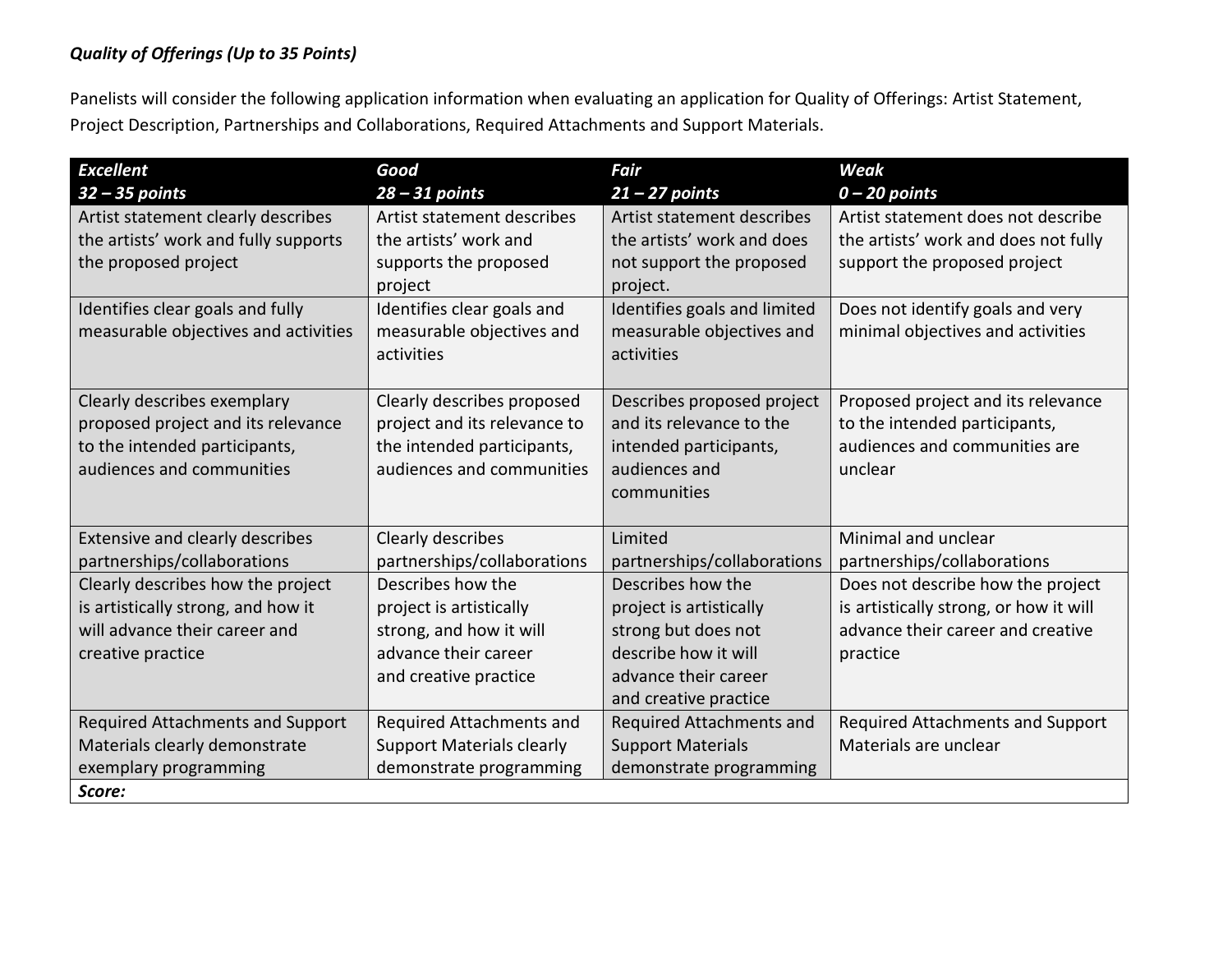#### *Impact (Up to 35 Points)*

Panelists will consider the following application information when evaluating an application for Impact: the number of proposed events, opportunities for public participation and counties served; location and reach of the programming/project; estimated number of individuals, youth, elders and artists benefiting; marketing/promotion/publicity plans and audience development/expansion; programming/project impact narrative; Diversity, Equity and Inclusion considerations; and physical as well as socioeconomic and geographic accessibility of facilities and programming/project.

| <b>Excellent</b>                                    | Good                                                | <b>Fair</b>                                                   | <b>Weak</b>                                                       |
|-----------------------------------------------------|-----------------------------------------------------|---------------------------------------------------------------|-------------------------------------------------------------------|
| $32 - 35$ points                                    | $28 - 31$ points                                    | $21 - 27$ points                                              | $0 - 20$ points                                                   |
| Provides vital arts and cultural                    | Provides significant arts and                       | Provides arts and cultural                                    | Provides minimal arts and                                         |
| services to community or service                    | cultural services to community                      | services to community or                                      | cultural services to community                                    |
| area                                                | or service area                                     | service area                                                  | or service area                                                   |
|                                                     |                                                     |                                                               |                                                                   |
| Provides compelling and specific                    | Demonstrates significant                            | Describes limited economic                                    | Describes very minimal                                            |
| information about extensive                         | economic impact of the project                      | impact of the project that                                    | economic impact of the project                                    |
| economic impact of the project                      | that relate to the artist                           | relate to the artist statement                                | or is not measurable                                              |
| that relate to the artist statement                 | statement                                           |                                                               |                                                                   |
| Extensive activities are proposed                   | Reasonable activities are                           | Limited activities are proposed                               | Very minimal activities are                                       |
| and are achievable within the                       | proposed and are achievable                         | and/or concerns about the                                     | proposed and/or serious                                           |
| grant period                                        | within the grant period                             | achievability within the grant                                | concerns about the achievability                                  |
|                                                     |                                                     | period                                                        | within the grant period                                           |
|                                                     |                                                     |                                                               |                                                                   |
| <b>Educational and outreach</b>                     | <b>Educational and outreach</b>                     | Limited educational and                                       | Very minimal educational and                                      |
| components fully serve the                          | components serve the                                | outreach components serve the                                 | outreach components do not                                        |
| constituency and are appropriate<br>for the project | constituency and are<br>appropriate for the project | constituency and are minimally<br>appropriate for the project | serve the constituency and are<br>not appropriate for the project |
|                                                     |                                                     |                                                               |                                                                   |
| Very appropriate and effective                      | Appropriate and effective                           | Limited and minimally effective                               | Very limited and minimally                                        |
| marketing/promotion/publicity                       | marketing/promotion/publicity                       | marketing/promotion/publicity                                 | effective                                                         |
| and audience                                        | and audience                                        | and audience                                                  | marketing/promotion/publicity                                     |
| development/expansion efforts                       | development/expansion                               | development/expansion efforts                                 | and audience                                                      |
|                                                     | efforts                                             |                                                               | development/expansion efforts                                     |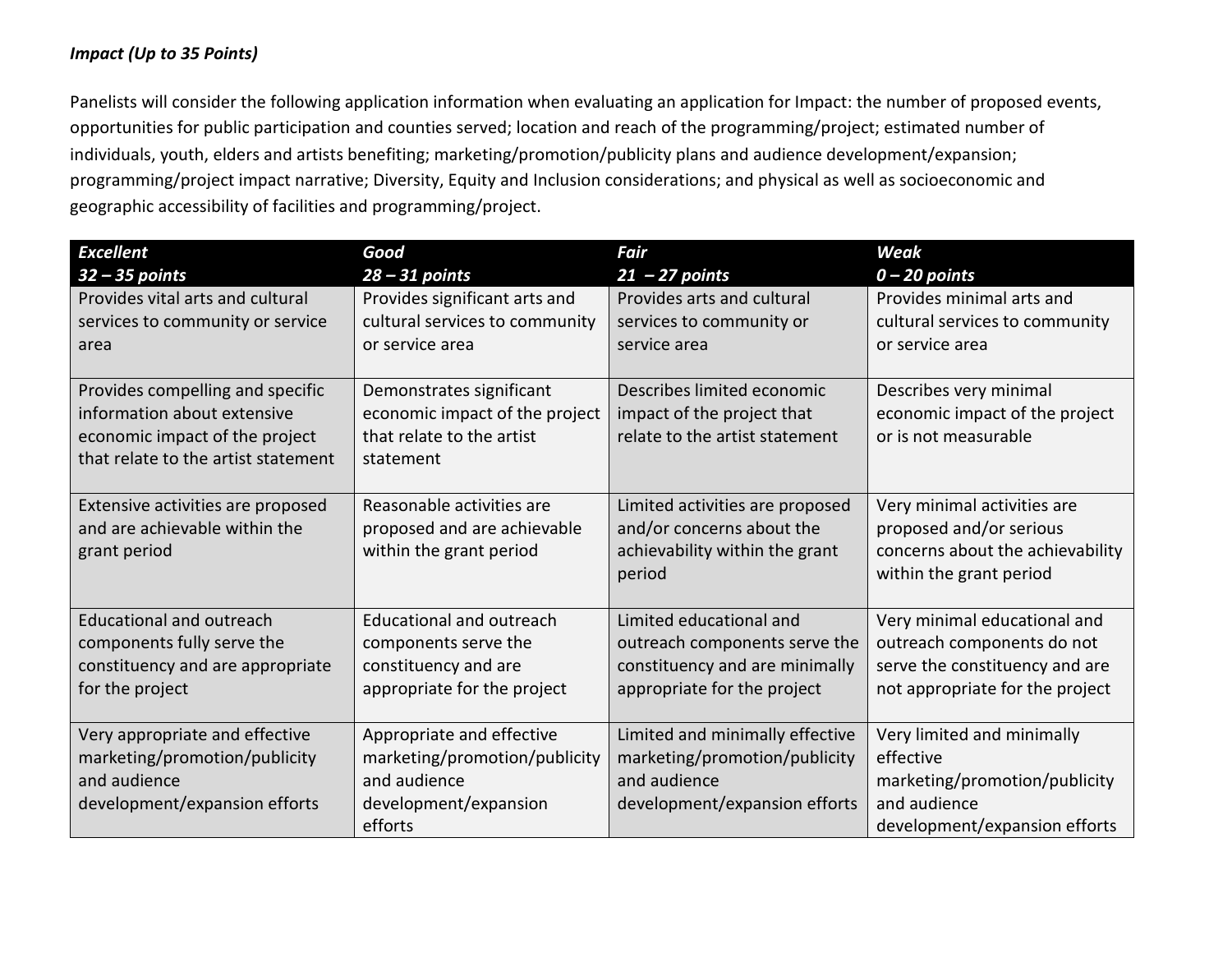## *Impact (continued)*

| <b>Excellent</b>                   | Good                             | Fair                              | Weak                              |
|------------------------------------|----------------------------------|-----------------------------------|-----------------------------------|
| 32 – 35 points                     | $28 - 31$ points                 | $21 - 27$ points                  | $0 - 20$ points                   |
| Very appropriate number of         | Appropriate number of            | Minimal number of individuals     | Very minimal number of            |
| individuals benefiting from the    | individuals benefiting from the  | benefiting from the project       | individuals benefiting from the   |
| project                            | project                          |                                   | project                           |
| Project's programming, facilities, | Some of the project's            | Plans are made for making         | No effort is made towards         |
| related materials and              | programming, facilities,         | project's programming,            | making project's programming,     |
| communications are fully           | related materials and            | facilities, related materials and | facilities, related materials and |
| accessible and consider issues of  | communications are accessible    | communications accessible and     | communications accessible and     |
| Diversity, Equity and Inclusion    | and consider issues of           | consider issues of Diversity,     | does not consider issues of       |
|                                    | Diversity, Equity and Inclusion. | Equity and Inclusion              | Diversity, Equity and Inclusion   |
|                                    | Plans are made to continue to    |                                   |                                   |
|                                    | improve accessibility.           |                                   |                                   |